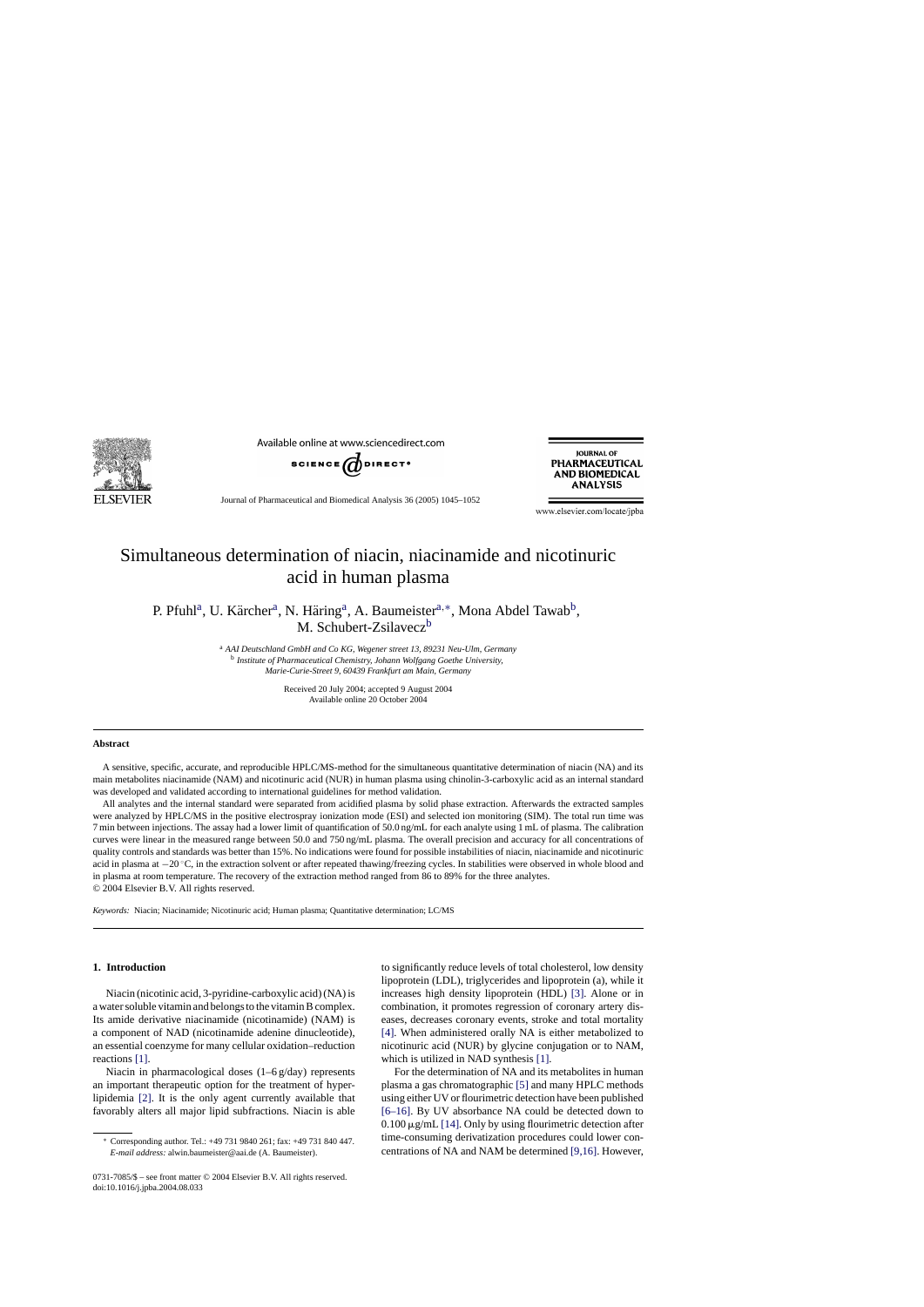many of these assays are complicated by the use of tedious and labour intensive extraction procedures, since NA and its metabolites differ in their physico-chemical properties as well as in their polarity, which make their simultaneous analysis very difficult. Most methods use deproteinization with acetone or acetone–water [\[9,14\], a](#page-7-0)cetonitrile [\[12\] o](#page-7-0)r perchloric acid [\[10\]. I](#page-7-0)n some methods deproteinization with acetone is followed by extraction with chloroform [\[6,9\] i](#page-7-0)n order to remove the endogenous lipophilic components still present in the aquous layer containing NA. Takikawa et al. pointed out that the aqueous layer obtained by these time-consuming extraction procedures was still not sufficiently cleaned up for the HPLC analysis [\[8\].](#page-7-0) Solid-phase extraction procedures (SPE) are also used to extract NA and its metabolites from biological matrices [\[7,13,15\]. B](#page-7-0)ut SPE cannot be applied to all metabolites of NA because of their different  $pK<sub>a</sub>$ s and hydrophobic properties [\[1\].](#page-7-0) 

Recently capillary electrophoresis (CE) has been revealed to be a powerful technique for the simultaneous analysis of NA and its metabolites in biological fluids without tedious clean-up procedures [\[14,17\].](#page-7-0) However, the detection limit was found to be  $1.00 \mu g/mL$ .

These days high performance liquid chromatography (HPLC) together with mass spectrometry (MS) has revolutionized the field of bioanalysis. It is becoming increasingly the method of choice for the determination of biomolecules, drugs and their metabolites in biological fluids. In view of this trend the aim of this investigation was to develop and validate a sensitive and selective HPLC/MS method, with appropriate extraction and runtimes, allowing the simultaneous analysis of trace amounts of NA as well as its main metabolites in human plasma.

## **2. Experimental**

#### *2.1. Chemicals and reagents*

Niacin (Lot No.069H0741), niacinamide (Lot No.128H1168) as well as nicotinuric acid (Lot No.068F0329) were purchased from Sigma (Deisenhofen, Germany) and chinolin-3-carboxylic acid from Fluka (Buchs, Switzerland). All solvents used were of analytical grade or better quality. Methanol, acetonitrile, *n*-hexane as well as water were obtained from Merck (Darmstadt, Germany). Ammonia solution was purchased from J.T. Baker (Gross Gerau, Germany) and formic acid from Fluka. Isolute SCX SPE-colums (500 mg, 3 mL) from Separtis GmbH (Grenzach-Wyhlen, Germany) were used for solid phase extraction (Fig. 1).

## *2.2. Stock solutions*

Concentrated stock solutions of NA, NAM and NUR were prepared by dissolving 10.0 mg of each in 100 mL of methanol to give  $100$  ng/ $\mu$ L stock solutions (SS1). This procedure was repeated for each analyte to obtain a second set of stock solutions (SS2).



Fig. 1. Structures of: (1) niacin (NA), (2) niacinamide (NAM), (3) nicotinuric acid (NUR) and (4) chinoline-3-carboxylic acid (ChCa) as internal standard.

For the preparation of the internal standard stock solution, 10.0 mg of chinoline-3 carboxylic acid were dissolved in 100 mL methanol to give a 100 ng/mL stock solution.

# *2.3. Preparation of calibration standards, quality control samples and internal standard working solution*

Different working solutions containing NA, NAM and NUR were obtained by diluting the stock solutions SS1 with methanol. Calibration standards were prepared daily by spiking 1 mL of blank plasma with  $25 \mu L$  of the appropriate working solution resulting in concentrations of 50.0, 75.0, 125, 150, 250, 500 and 750 ng of NA, NAM and NUR per mL plasma.

Three different concentrations of quality control samples (100, 300 and 600 ng per mL of plasma) were prepared by spiking 1 mL aliquots of blank plasma with  $25 \mu L$  of spiking solutions freshly diluted from the stock solutions SS2.

A  $10.0 \text{ ng/}\mu\text{L}$  working solution of the internal standard was prepared by diluting the stock solution with methanol. Plasma samples were spiked with  $25 \mu L$  of this working solution yielding a concentration of 250 ng internal standard per mL plasma.

All solutions were stored in a refrigerator at  $5 \pm 3$  °C.

#### *2.4. Extraction procedure*

One millilitre aliquots of blank plasma were spiked with 250 ng of internal standard as well as NA, NAM and NUR in the concentrations mentioned above. After addition of 1 mL of 1% formic acid, the samples were extracted using Isolute SCX SPE-columns, which were pre-conditioned with 2 mL of methanol and 1 mL of 1% formic acid. Then the plasma samples were added to the columns. After washing with 2 mL of acetonitrile, 2 mL of methanol and 2 mL of hexane the columns were aspirated to dryness. Finally, the samples were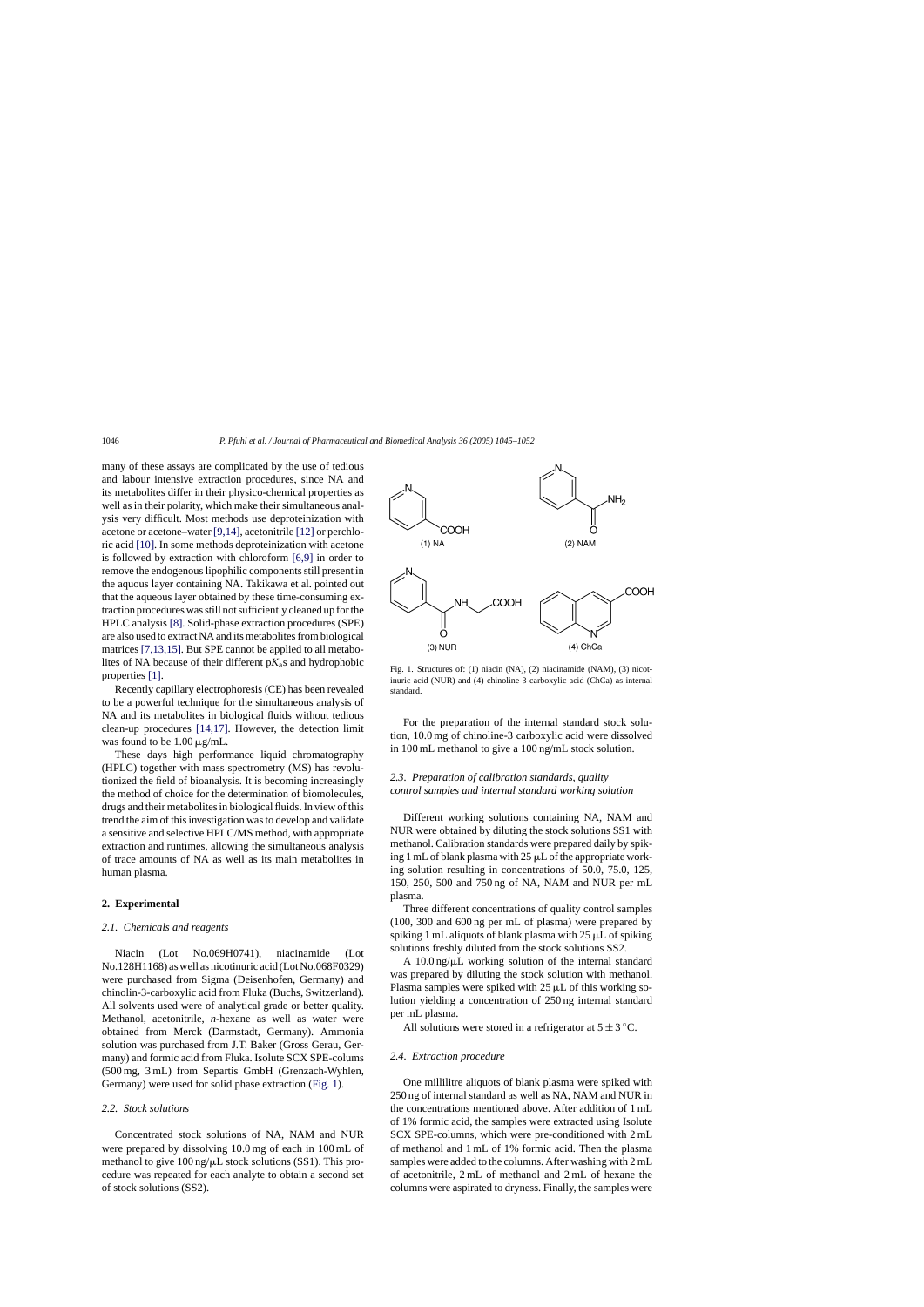<span id="page-2-0"></span>eluted twice with  $2 \text{ mL of methanol, containing } 2\%$  (v/v) ammonia solution, into a glass tube.

The organic phase was then evaporated to dryness in a gentle stream of nitrogen at 45 ◦C and the residue was reconstituted in  $30 \mu L$  water.

Finally a volume of about  $3 \mu L$  of the extract was subjected to HPLC/MS.

## *2.5. Measurement*

HPLC was performed out using an equipment of Agilent Technologies (Palo Alto, USA) consisting of an Agilent 1100 HPLC pump and an Agilent 1100 thermostatted autosampler. A Grom Hypersil CPS column  $5 \mu m$  (250 × 2 mm) (Grom Analytik und HPLC GmbH, Rottenburg-Hailfingen, Germany) was used for liquid separation of the analytes at a flow rate of 0.2 mL/min. The optimal composition of the mobile phase was determined to be: acetonitrile: methanol: water: formic acid (700/190/110/1, v/v/v/v).

The MS analysis was performed in the positive electrospray ionization mode on a Finnigan LCQ (ThermoFinnigan, San Jose, USA) equipped with an ion trap operating in the selected ion monitoring (SIM) detection mode.

Quantitation of NA, NAM, NUR and chinolin-3 carboxylic acid was achieved by monitoring the ions at *m*/*z* 124.3, 123.3, 181.0 and 174.3 respectively. Ion sampling was performed in one time segment with four scan events. Data acquisition and integration of the peak areas were conducted using the standard Finnigan selected ion recording software "Navigator".

A typical chromatogram obtained by the described method can bee seen in Fig. 2.

#### *2.6. Evaluation*

Analyte concentrations were evaluated using the internal standard method. The standard curves  $y = a + bx$  $(a =$  intercept,  $b =$ slope) were calculated from the peak area ratios of analyte/internal standard and the nominal analyte concentrations using linear regression with  $1/x^2$  weighting.

For calculating accuracy (expressed as bias) and precision (expressed as coefficient of variation CV) the following formulae were used:

#### concentration found

− concentration added bias (%) <sup>=</sup> <sup>100</sup><sup>×</sup> concentration added



Fig. 2. SIM-chromatogram of a calibration standard 75 ng/mL of NA ( $r_t$  = 3.78 min), NAM ( $r_t$  = 4.07 min), NUR ( $r_t$  = 3.84 min) and chinoline-3-carboxylic acid (internal standard  $r_t = 3.57$  min).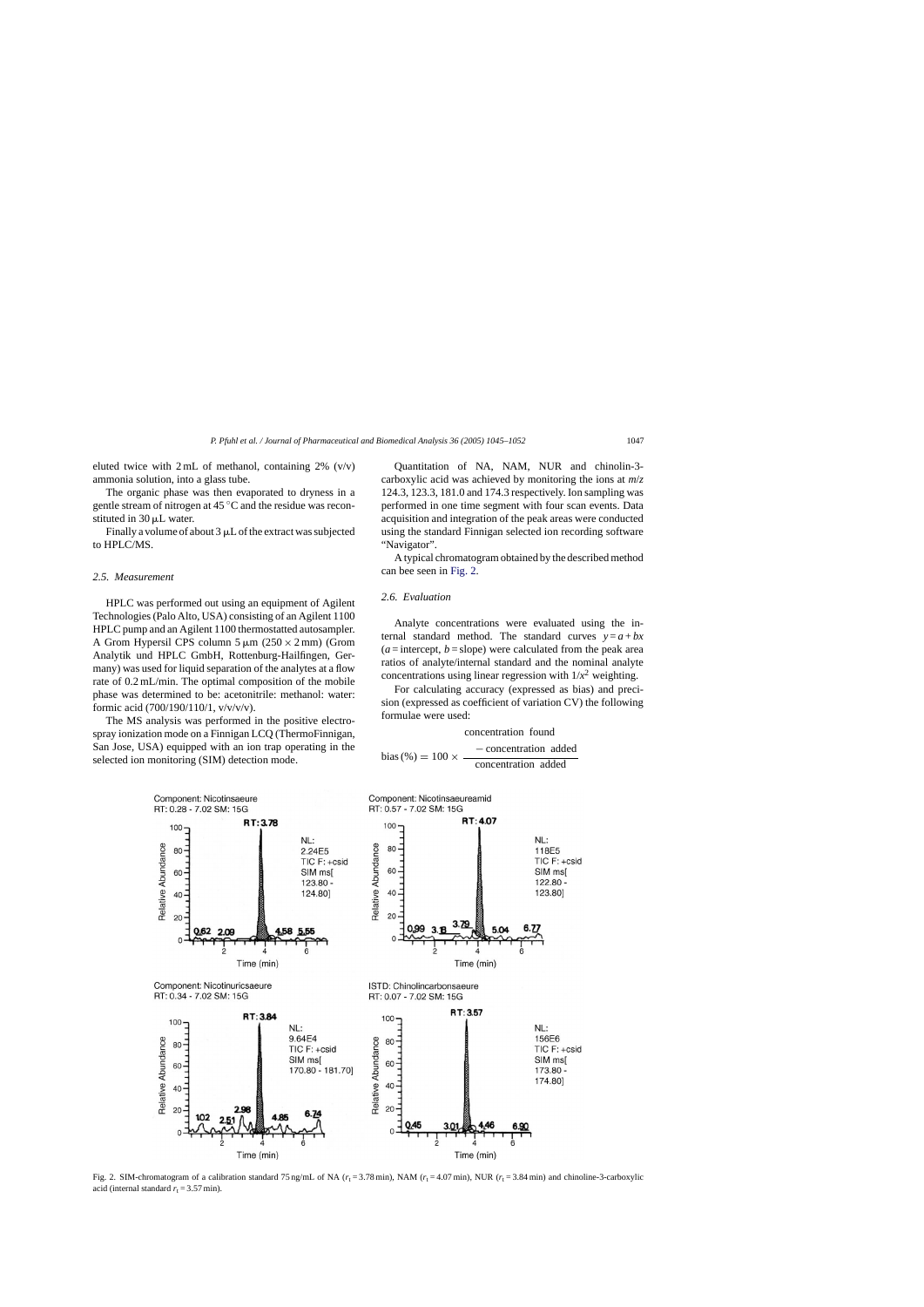$$
CV(\%) = 100 \times \frac{\text{standard deviation}}{\text{mean}}
$$

## *2.7. Validation*

# *2.7.1. Selectivity*

Selectivity was confirmed by injection of the extracts of six blank plasma samples from different indviduals, which neither contained NA, NAM, NUR nor the internal standard. For blood donors no limitations were made in regard to lifestyle habits such as smoking.

Additionally, six blank plasma samples were measured after spiking them with the internal standard only.

## *2.7.2. Blood withdrawal systems*

Different blood withdrawal systems and two sorts of plasma storage tubes were tested for possible interference peaks or adsorption phenomena. The tested systems were:

| Glass tube         |            | VWR (Munich)     |
|--------------------|------------|------------------|
| Polypropylene tube |            | Sarstedt         |
| Vacutainer         | Li-Heparin | Becton-Dickinson |
| Vacutainer         | K-EDTA     | Becton-Dickinson |
| Vacutainer         | Na-Heparin | Becton-Dickinson |
| Monovette          | K-EDTA     | Sarstedt         |

Four quality control samples of the same concentration were pipetted into each of the six different tubes. The samples were shaken for 20 min and then pipetted into the glassextraction tubes. These samples were then extracted, measured and calculated with a freshly prepared standard curve.

## *2.7.3. Inter-day precision and accuracy*

The inter-day precision and accuracy was verified by measuring different standard curves  $(n=6)$  including blank and zero standard at different days. Two sets of quality control samples  $(n=12)$  were analyzed with each of the standard curves.

#### *2.7.4. Intra-day precision and accuracy*

The intra day data (repeatability) reflects the precision and accuracy of the method under the same conditions within one day. For repeatability, five different quality control sample sets were analyzed together with one standard curve in one analytical run.

## *2.7.5. Linearity–overall precision and accuracy*

Linearity was confirmed using 10 standard curves and 20 sets of quality control samples.

To check the appropriate weighting model, standard curves were calculated without weighting as well as with  $1/x$  and  $1/x^2$  weighting.

#### *2.7.6. Sensitivity/lower limit of quantitation*

For validation of the LLOQ, six different lots of plasma were spiked with the analytes at the lowest concentration level (50.0 ng/mL) and recalculated with a freshly prepared standard curve.

#### *2.7.7. Stability tests*

All stability tests were examined by extracting and measuring four sets of quality control samples (each set consisting of three concentration levels: 100, 300 and 600 ng/mL for each of the three analytes). After the incubation period, the samples were processed and analyzed with a freshly prepared standard curve and compared with their nominal values. According to the international acceptance criteria [\[18\]](#page-7-0)  the measured samples may be assumed stable if the statistical data (CV for precision and bias for accuracy) are better than 15%.

The stability in plasma was determined after storage at room temperature for 12 and 24 h, after three freeze and thaw cycles and after storage at  $-20 \pm 5$  °C for 64 days

Furthermore the stability of the three analytes was assessed in processed samples after storage at room temperature, after storage in the refrigerator at  $5 \pm 3$  °C and after storage in the autosampler for 72 h respectively.

To test the stability of NA, NAM and NUR during sample collection and processing, whole blood was spiked with 300 ng/mL of each analyte. The whole blood was aliquoted and stored at room temperature for 0, 30 and 60 min. After processing the aliquots into plasma by centrifugation they were, extracted and measured as mentioned above.

## *2.7.8. Dilution of out-of-range specimen*

Two out-of-range QC pools were prepared with a concentration of 1125 and 2250 ng NA, NAM and NUR per mL plasma. Four samples from each pool were diluted with blank plasma by a factor of two ( $DF = 2$ ) and four ( $DF = 4$ ) to give 562.5 ng NA, NAM and NUR per mL plasma.

All these samples were analyzed and calculated with a freshly prepared, undiluted standard curve.

This procedure is necessary to show that samples with concentration above the upper limit of quantitation (ULQ) can be diluted in a linear way.

#### *2.7.9. Recovery*

The recovery of the extraction was examined by comparing two sets of spiked plasma samples:

- a) each four blank plasma samples were spiked with 100, 300 and 600 ng of NA, NAM and NUR. All 12 samples were spiked additionally with the internal standard and extracted as usual.
- b) 12 blank plasma samples were spiked with the internal standard and extracted as usual. Each four extracted samples were spiked with 100, 300 and 600 ng of NA, NAM and NUR respectively. The mesasured peak area ratios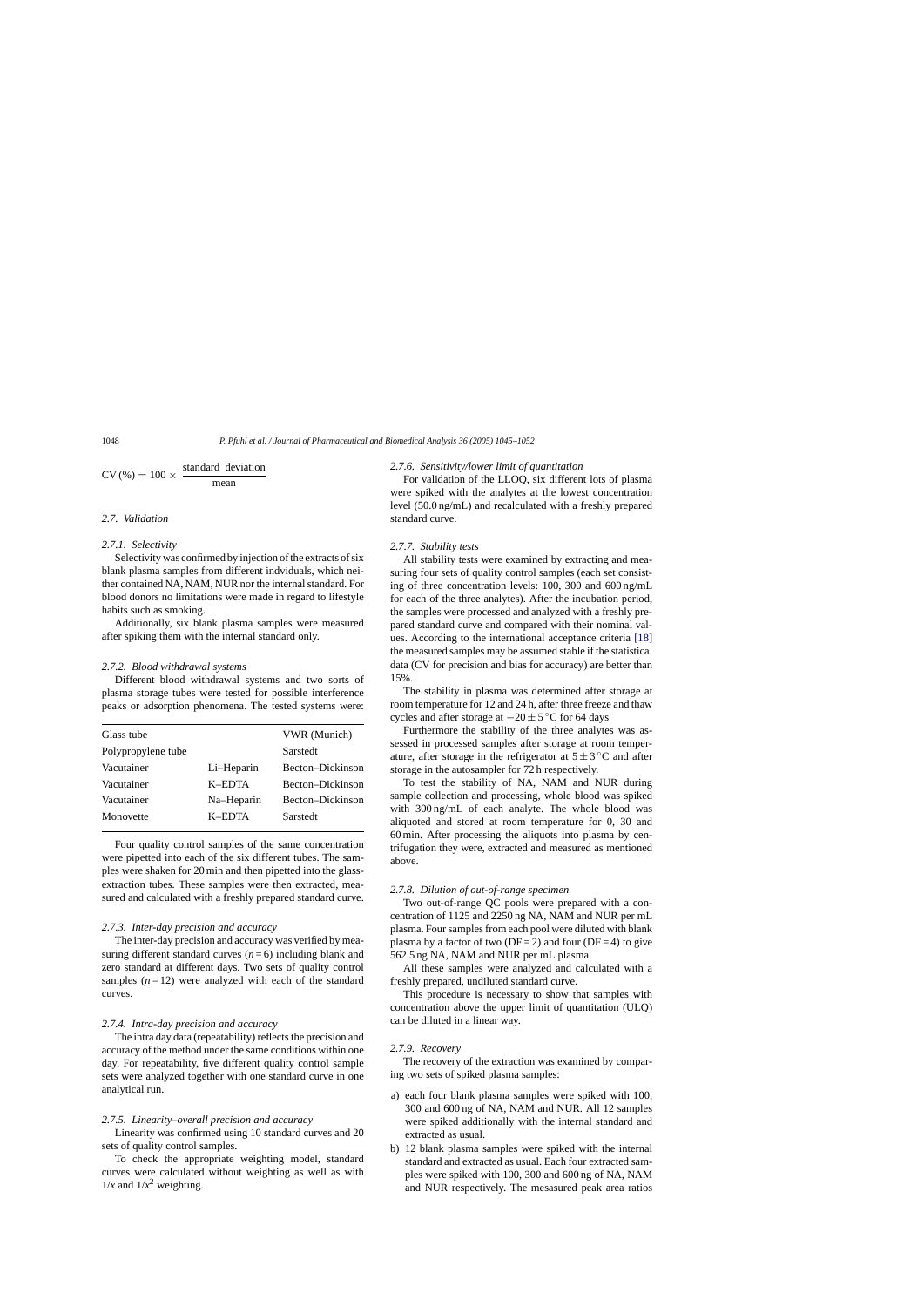Table 1 Overall precision and accuracy data-standards  $(n = 10)$ 

| Nominal concentration<br>(ng/mL) | Measured concentration (niacin) |                   |             | Measured concentration (niacinamide) |                  |             | Measured concentration (nicotinuric acid) |                   |             |
|----------------------------------|---------------------------------|-------------------|-------------|--------------------------------------|------------------|-------------|-------------------------------------------|-------------------|-------------|
|                                  | Mean $(ng/mL)$                  | <b>CV</b><br>(% ) | Bias $(\%)$ | Mean $(ng/mL)$                       | <b>CV</b><br>(%) | Bias $(\%)$ | Mean $(ng/mL)$                            | <b>CV</b><br>(96) | Bias $(\%)$ |
| 50.0                             | 49.7                            | 7.1               | $-0.7$      | 51.2                                 | 3.9              | 2.4         | 49.8                                      | 5.4               | $-0.4$      |
| 75.0                             | 73.2                            | 10.7              | $-2.4$      | 70.9                                 | 6.7              | $-5.5$      | 77.6                                      | 7.1               | 3.5         |
| 125                              | 132                             | 6.8               | 5.6         | 126                                  | 10.0             | 0.5         | 122                                       | 8.7               | $-2.4$      |
| 150                              | 152                             | 6.5               | 1.5         | 150                                  | 5.7              | 0.3         | 145                                       | 9.7               | $-3.5$      |
| 250                              | 246                             | 4.4               | $-1.6$      | 251                                  | 6.6              | 0.6         | 251                                       | 4.9               | 0.5         |
| 500                              | 504                             | 7.8               | 0.8         | 505                                  | 6.6              | 1.0         | 517                                       | 7.2               | 3.4         |
| 750                              | 727                             | 5.8               | $-3.1$      | 747                                  | 7.6              | $-0.4$      | 745                                       | 3.9               | $-0.6$      |

of these samples were taken as a 100% reference for the three analytes

The recovery of the extracted samples from a) were then calculated using the following equation:

$$
\text{recovery}(\%) = \frac{\bar{x}_{\text{extr.}}}{\bar{x}_{\text{ref.}}} \times 100
$$

# *2.8. Results*

All results were compared to international acceptance criteria [\[18\].](#page-7-0) 

For calculation of precision and accuracy the evaluation shown in Section [2.6 w](#page-2-0)as applied.

## *2.8.1. Selectivity*

Selectivity could be confirmed since no significant interference peaks could be observed at the retention times of the three analytes in blank samples as well as in the samples spiked only with the internal standard.

## *2.8.2. Blood withdrawal systems*

The only withdrawal system found to be suitable was the Vacutainer Li–Heparin system. All other systems were unsuitable as blood withdrawal systems because significant changes in concentration were observed.

For storage only glass tubes should be used because polypropylene is not suitable because significant changes in the concentration of Nicotinamide were observed.

# *2.8.3. Inter-day precision and accuracy*

The international acceptance criteria (CV for precision and bias for accuracy better than 15%) were met [\[18\]](#page-7-0)  (Tables 1 and 2).

*2.8.4. Intra-day precision and accuracy*

The statistical data of this experiment fulfill at the international acceptance criteria (CV better than 15% for precision and bias better than 15% for accuracy) for intra-day experiments [\[18\].](#page-7-0) 

## *2.8.5. Linearity–overall precision and accuracy*

Calculations without weighting could not be used due to unacceptable relative deviations in the lower concentration range. The comparison of the two weighting models, 1/*x* and  $1/x^2$  revealed, that the use of  $1/x^2$  weighting gave better results for accuracy and precision in the low concentration range.

By using the recommended  $1/x^2$  model values for  $r^2$  were obtained which indicate linearity over the whole calibration range for NA, NAM and NUR. In addition the overall regression parameters, mean value for  $r^2 > 0.98$  and CV for the slope of 11.5% are a further indication for the suitability of this analytical method. The statistical data for the standards and quality control samples are summarized in Tables 1 and 2.

## *2.8.6. Sensitivity/lower limit of quantitation*

All the values for accuracy (bias <7.5%) and precision  $(CV < 8.0\%)$  of the method at LLOQ of 50.0 ng/mL for all three analytes are acceptable and fulfill the requirements of bioanalytical studies.

## *2.8.7. Stability tests*

All three analytes were stable in plasma after storage frozen freezing at  $-20^\circ \pm 5^\circ \text{C}$  for 64 days and after three thawing/freezing cycles. During the stability test of samples containing the three analytes in plasma at room temperature the data obtained for NUR and NAM were acceptable, but NA showed a possible instability at the lowest QC-range (bias  $= -27.7\%$ ) after 24 h. Until further investigations are performed all samples should be kept frozen until extraction.

| Table 2                                                              |  |
|----------------------------------------------------------------------|--|
| Overall precision and accuracy data-quality control samples $(n=20)$ |  |

| Nominal concentration<br>(ng/mL) | Measured concentration (niacin)      |     |     | Measured concentration (niacinamide) |      |             | Measured concentration (nicotinuric acid) |      |             |
|----------------------------------|--------------------------------------|-----|-----|--------------------------------------|------|-------------|-------------------------------------------|------|-------------|
|                                  | Mean $(ng/mL)$ CV $(\%)$ Bias $(\%)$ |     |     | Mean $(ng/mL)$ CV $(\%)$             |      | Bias $(\%)$ | Mean $(ng/mL)$ CV $(\%)$                  |      | Bias $(\%)$ |
| 100                              | 101                                  | .4  | 0.5 | 98.8                                 | 10.6 | $-1.2$      | 100                                       | 10.3 | 0.0         |
| 300                              | 303                                  | 9.6 | 1.0 | 289                                  | 7.8  | $-3.7$      | 312                                       | 6.6  | 4.0         |
| 600                              | 614                                  | 9.8 | 2.3 | 603                                  | 10.3 | 0.5         | 634                                       | 7.4  |             |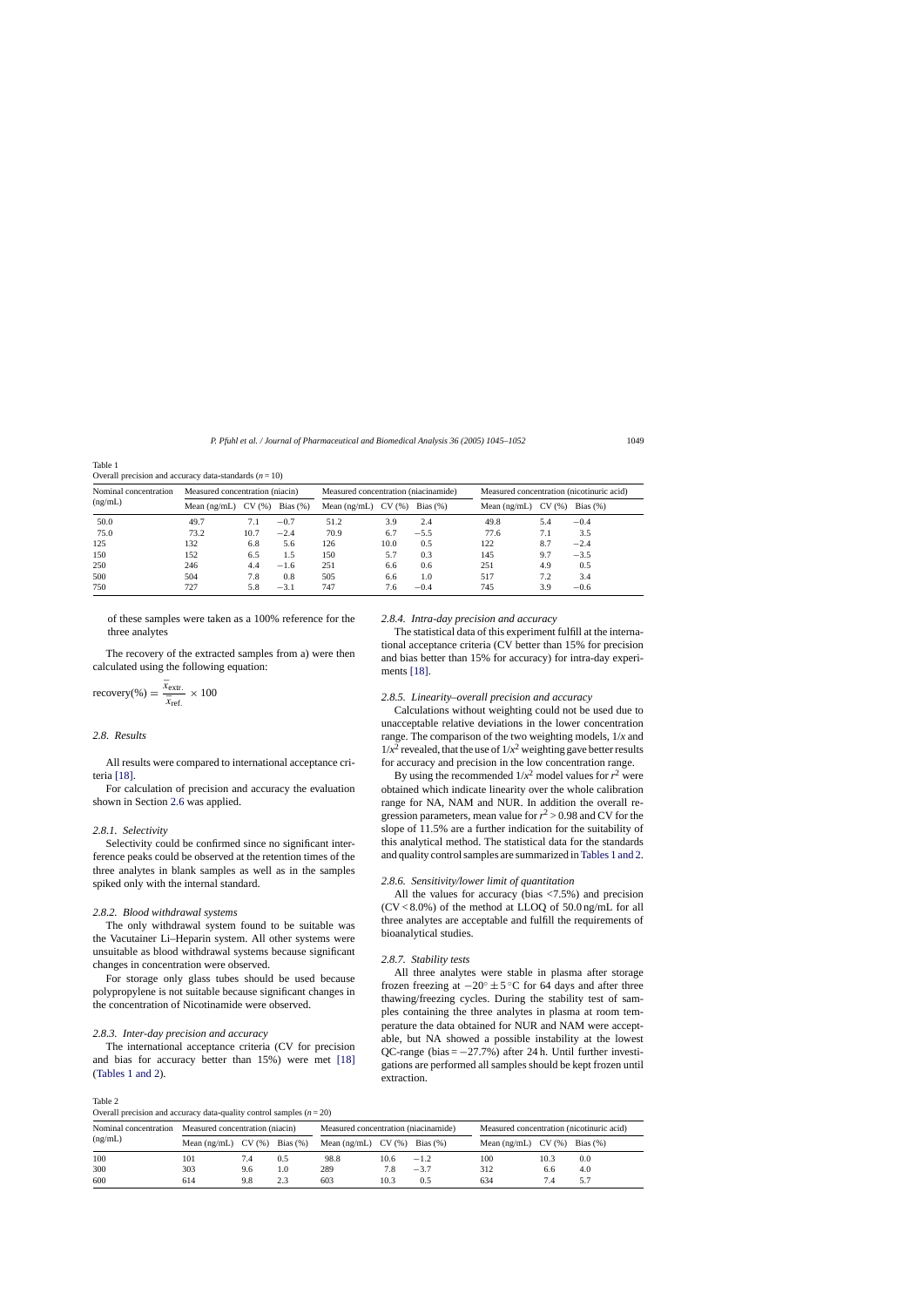| Stability test           | Nominal conceentration<br>(ng/mL) | Measured concentration<br>(niacin) |       | Measured concentration<br>(niacinamide) |                 |       | Measured concentration<br>(nicotinuric acid) |                 |       |             |
|--------------------------|-----------------------------------|------------------------------------|-------|-----------------------------------------|-----------------|-------|----------------------------------------------|-----------------|-------|-------------|
|                          |                                   | Mean<br>(ng/mL)                    | CV(%) | Bias $(\%)$                             | Mean<br>(ng/mL) | CV(%) | Bias $(\%)$                                  | Mean<br>(ng/mL) | CV(%) | Bias $(\%)$ |
| Whole blood $t = 0$ min  | 300                               | 204                                | 23.3  | $-32.0$                                 | 209             | 12.4  | $-30.2$                                      | 359             | 21.4  | 19.8        |
| Whole blood $t = 30$ min | 300                               | 132                                | 25.2  | $-56.1$                                 | 276             | 10.1  | $-8.2$                                       | 476             | 8.1   | 58.8        |
| Whole blood $t = 60$ min | 300                               | 121                                | 10.4  | $-59.7$                                 | 333             | 10.6  | 11.1                                         | 503             | 16.0  | 67.7        |

Table 3 stability data during sample collection

All analytes were stable in the extraction solvent on storage at room temperature and in the autosampler as well as in the refrigerator at  $5^\circ \pm 3^\circ$  C after 72 h storage.

Problems were observed during the process of sample collection. The results presented in Table 3 show significant changes in the concentrations of NA, NUR and NAM, so that it can be assumed that these compounds are not stable in human whole blood at the tested conditions. To avoid rapid and significant changes in concentrations of NA, NUR and NAM during sample collection it is advisable to cool down and centrifuge the whole blood sample as soon as possible after the blood withdrawal and to freeze the plasma at −20 ◦C immediately after preparation.

A detailed summary of all stability tests is given in Table 4.

## *2.8.8. Dilution of out-of-range specimen*

The recalculated concentrations of the diluted samples fit their original nominal concentrations (cv better than 8.5%, bias better than 6.5%), which shows the ability to dilute samples up to a dilution factor of four in a linear fashion.

## *2.8.9. Recovery*

The extraction recoveries determined were found to be between 86.4 and 89.1%. As can be seen in [Table 5 t](#page-6-0)he precision and accuracy of the recovery at each concentration level was better than  $\pm 15\%$ . Due to this good recovery it was not necessary to improve the extraction procedure described above.

#### *2.8.10. Measurement of human plasma samples*

Human plasma samples obtained from a clinical pharmacokinetic study, using 1000 mg extended release tablets were measured with the method described in this paper. The validated concentration ranges and the selectivity was sufficient to determine the analytes and to obtain resolved results. *C*, *t*-profiles of the concentrations of the three analytes can be seen in [Fig. 3.](#page-6-0) As expected the concentration levels of NA were mostly below, the LLOQ of 50.0 ng/mL caused by its quick metabolism in blood. NAM was detected with *C*max concentrations about 500 ng/mL about 5 h after dosing. NUR showed the highest concentrations by 2 h post dose. The *C*max was found at concentrations up to 1500 ng/mL, so these sam-

Table 4

Summary of the validation results of the simultaneous determination of NA, NAM and NUR in human plasma

| Validated parameter                                                                 | Results (niacin)                   | Results (niacinamide)              | Results (nicotinuric acid)            |
|-------------------------------------------------------------------------------------|------------------------------------|------------------------------------|---------------------------------------|
| Calibration range                                                                   | $50.0 - 750$ ng/mL                 | $50.0 - 750$ ng/mL                 | 50.0–750 ng/mL                        |
| LOQ                                                                                 | $50.0 \,\mathrm{ng/mL}$            | $50.0$ ng/mL                       | $50.0$ ng/mL                          |
| $r^2$ (Overall mean)                                                                | 0.98586                            | 0.98828                            | 0.98770                               |
| Inter-day precision <sup>a</sup>                                                    | $CV = 7.0\%$                       | $CV = 10.9\%$                      | $CV = 10.3%$                          |
| Inter-day accuracy <sup>a</sup>                                                     | $Bias = -2.9\%$                    | $Bias = -1.7\%$                    | $Bias = -1.5%$                        |
| Intra-day precision <sup>a</sup>                                                    | $CV = 10.1\%$                      | $CV = 5.8\%$                       | $CV = 14.4\%$                         |
| Intra-day accuracy <sup>a</sup>                                                     | $Bias = -2.2\%$                    | $Bias = -1.3\%$                    | $Bias = -0.5\%$                       |
| Stability of samples after three thawing/freezing<br>cycles                         | No problems observed               | No problems observed               | No problems observed                  |
| Stability of extracted samples at room temperature                                  | At least 72 h                      | At least 72 h                      | At least 72 h                         |
| Stability of extracted samples in the refrigerator<br>$(5^{\circ}C \pm 3^{\circ}C)$ | At least 72 h                      | At least 72 h                      | At least 72 h                         |
| Stability in fresh whole blood                                                      | N <sub>0</sub>                     | No.                                | N <sub>0</sub>                        |
| Stability in matrix at room temperature                                             | At least 12 h                      | At least 24 h                      | At least 24 h                         |
| Stability in matrix at $-20\degree C \pm 5\degree C$                                | At least 64 days                   | At least 64 days                   | At least 64 days                      |
| Stability of extracated samples in autosampler at<br>room temperature               | At least 72 h                      | At least 72h                       | At least 72 h                         |
| Stability in blood withdrawal                                                       | Only vacutainer Li-Hep is suitable | Only vacutainer Li-Hep is suitable | Only vacutainer Li-Hep<br>is suitable |
| Matrix storage tubes                                                                | No problems observed               | Polypropylen not suitable          | No problems observed                  |
| Recovery                                                                            | 87.4                               | 86.4                               | 89.1                                  |
| Dilution procedures                                                                 | No problems observed               | No problems observed               | No problems observed                  |

<sup>a</sup> At the lowest QC level.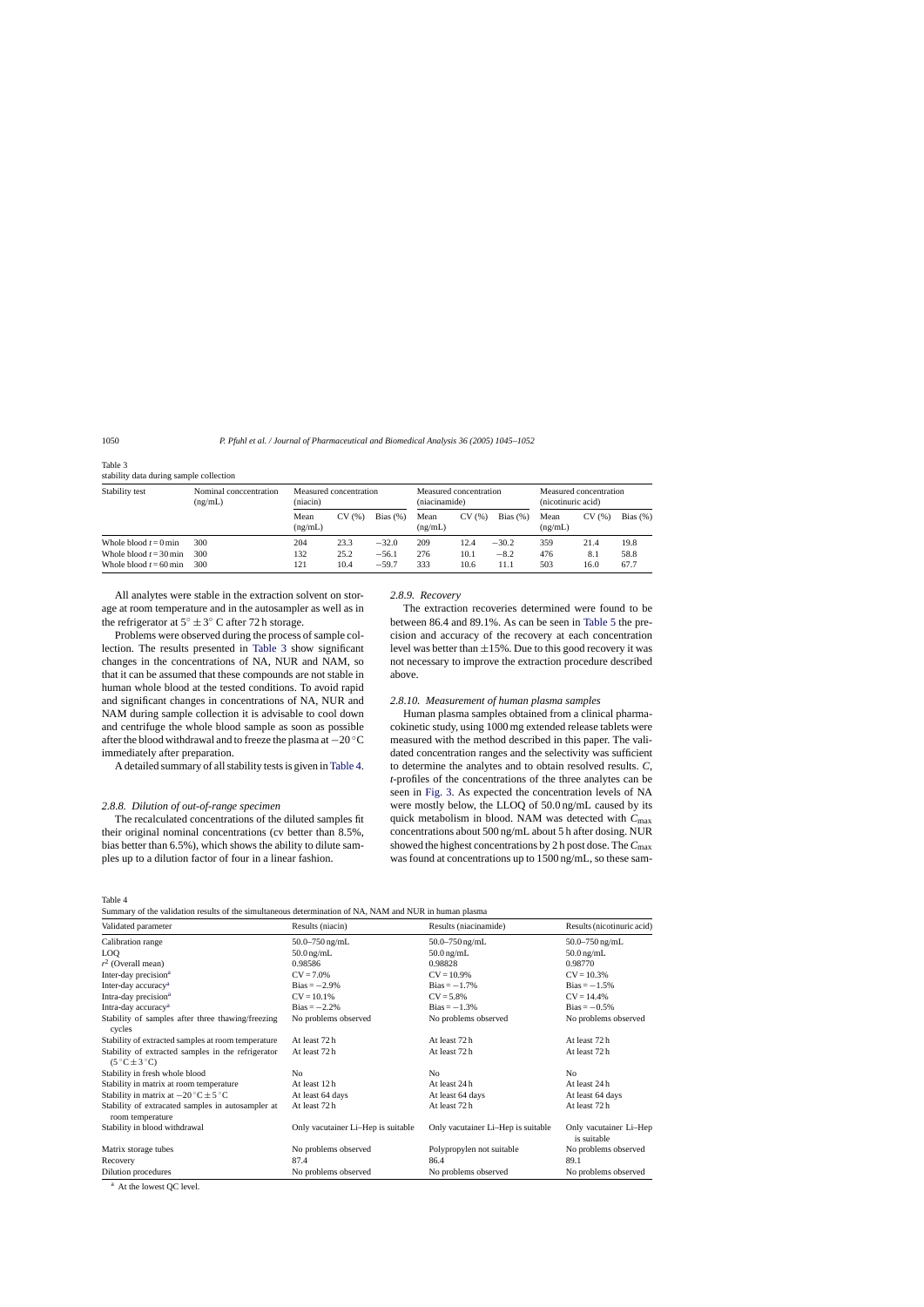<span id="page-6-0"></span>

| Table 5                     |  |
|-----------------------------|--|
| Recovery of NA, NAM and NUR |  |

| Niacin                  |                  | Niacinamide             |                  | Nicotinuric acid        |                  |  |
|-------------------------|------------------|-------------------------|------------------|-------------------------|------------------|--|
| Concentration $(ng/mL)$ | Recovery $(\% )$ | Concentration $(ng/mL)$ | Recovery $(\% )$ | Concentration $(ng/mL)$ | Recovery $(\% )$ |  |
| 100                     | 87.0             | 100                     | 84.7             | 100                     | 92.1             |  |
| 300                     | 84.7             | 300                     | 86.9             | 300                     | 87.1             |  |
| 600                     | 90.4             | 600                     | 87.5             | 600                     | 88.8             |  |
| Mean                    | 87.4             | Mean                    | 86.4             | Mean                    | 89.1             |  |



Fig. 3. *C*–*t* profiles for nicotinic acid, niacine amide and nicotinuric acid after oral administration of a 1000 mg tablet.

ples had to be measured with dilution before extraction because the validated calibration range was 50.0–750 ng/mL.

#### **3. Conclusion**

It has been shown that HPLC/MS provides the potential to quantify NA, NAM and NUR simultaneously with high specificity, sensitivity, accuracy, precision and reproducability in the concentration ranges of 50.0–750 ng/mL in very short time. Compared to previously developed methods no labour intensive extraction procedures are required. All three analytes were extracted from plasma by introducing a single solid phase extraction step prior to HPLC analysis, thus obviating the need for time-consuming liquid–liquid-extractions and derivatization procedures. Validation of this analytical method was carried out according to current guidelines for method validation. All the results obtained during the validation procedure fulfill the requirements and recommendations generally accepted for bioanalytical studies [\[18\]. A](#page-7-0) summary of the validation results is given in Table 5.

Within the frame of a clinical pharmacokinetic study performed using 1000 mg extended release tablets consistent plasma concentration curves were obtained for NA, NAM and NUR. The validated calibration range was sufficient to determine all three analytes in the subject samples.

Thus HPLC/MS is shown to be a powerful technique for the simultaneous quantitative analysis of niacin and its main